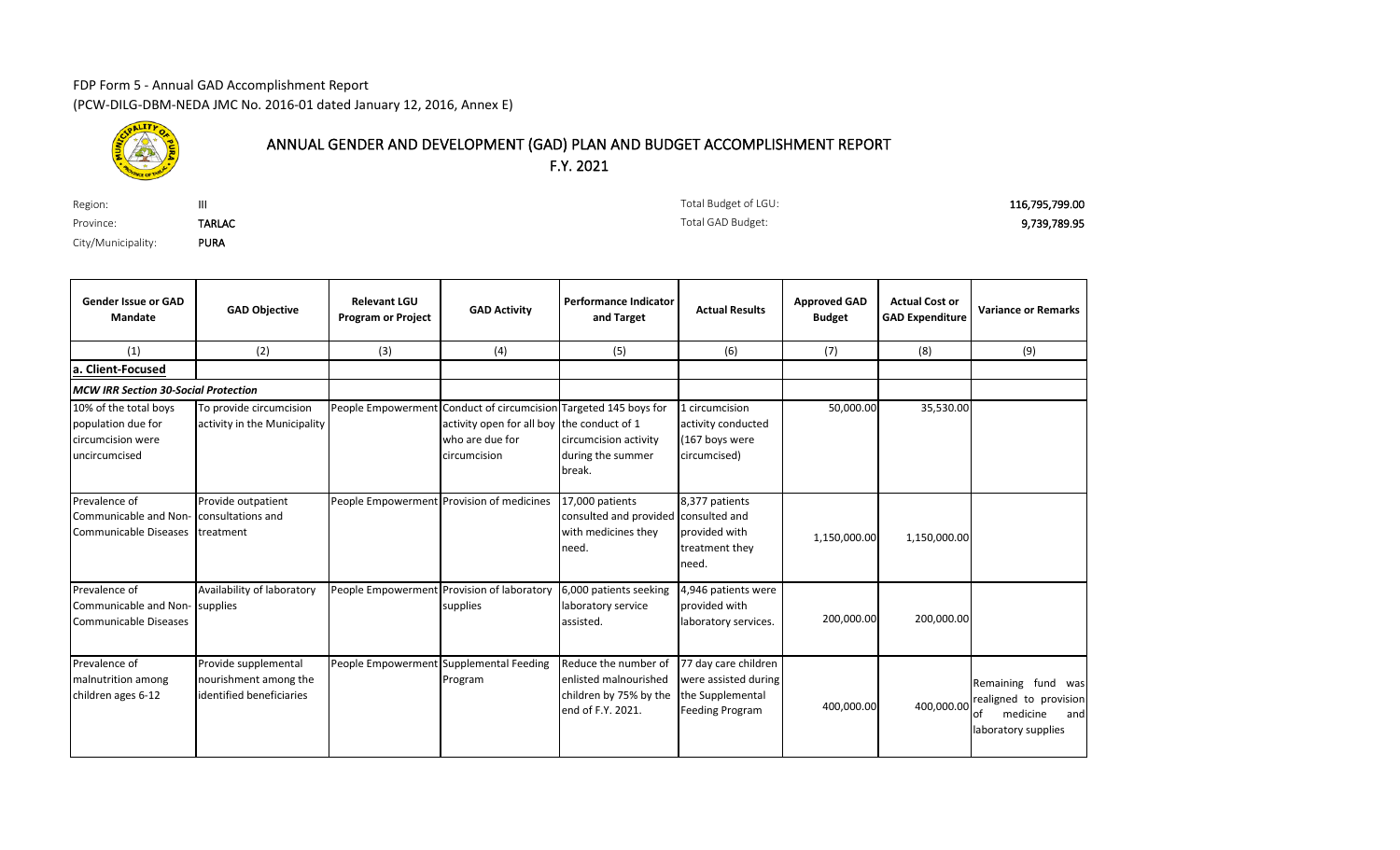| Inadequate fund<br>assistance for Barangay<br><b>Nutrition Scholars</b>                                 | Provide assistance to the<br>operation of the Barangay<br><b>Nutrition Scholars</b>                                          |                                                            | People Empowerment * Municipal Centralized 16 Barangay Nutrition<br>Feeding Program<br>* Conduct of Nutrition<br>Month<br>* Nutrition assessment<br>and validation<br>* Updating of the HRBI                              | Scholars assisted on the conducted<br>operation of nutrition-<br>related activities.                   | * 1 MELLPI-PRO<br>(Nutrition<br>$\ast$<br>Evaluation)<br>16 BNS were<br>assisted on the<br>operation of<br>nutrition-related<br>activities<br>* 500 beneficiaries<br>were assisted in the<br>One Day Feeding<br>Program | 100,000.00 | 99,450.00  |                                                                                                                     |
|---------------------------------------------------------------------------------------------------------|------------------------------------------------------------------------------------------------------------------------------|------------------------------------------------------------|---------------------------------------------------------------------------------------------------------------------------------------------------------------------------------------------------------------------------|--------------------------------------------------------------------------------------------------------|-------------------------------------------------------------------------------------------------------------------------------------------------------------------------------------------------------------------------|------------|------------|---------------------------------------------------------------------------------------------------------------------|
| Increasing number of<br>patients seeking medical<br>attention                                           | Provide medical assistance Accessibility of Health PhilHealth enrolment of 138 patients in need<br>to all Puranians in need. | Programs and<br><b>Services</b>                            | identified beneficiaries<br>coming from indigent<br>families                                                                                                                                                              | enrolled in PhilHealth.                                                                                | None                                                                                                                                                                                                                    | 500,000.00 |            | Fund was realigned to<br>additional<br>439,000.00 appropriation for the<br><b>Educational Assistance</b><br>Program |
| Passive casefinding of<br>presumptive TB, poor<br>health seeking behavior<br>and social stigma          | To increase TB Detection<br>and cure.                                                                                        | Accessibility of Health<br>Programs and<br>Services        | * Conduct of case<br>finding through chest x-<br>ray and sputum exam.<br>* Mapping of<br>presumptive TB cases<br>during health activities.<br>* Conduct of World TB<br>Day (March)<br>* Conduct of Lung<br>Month (August) | Hospital referrals for x-<br>ray and sputum test of<br>presumptive 130 TB<br>patients for F.Y. 2021    | 80 patients were<br>identified to have TB<br>and undergone<br>chest x-ray and<br>sputum<br>examination.                                                                                                                 | 250,000.00 | 204,164.65 | Remaining fund was<br>realigned to provision<br>of medicine and<br>laboratory supplies                              |
| Passive casefinding of<br>presumptive HIV case,<br>poor health seeking<br>behavior and social<br>stigma | To increase HIV Detection                                                                                                    | Accessibility of Health<br>Programs and<br><b>Services</b> | * Conduct of case<br>finding through<br>itinerant activity (Gay<br>Party)<br>* Mapping of<br>presumptive HIV cases<br>during health activities.<br>* Conduct of HIV<br>Month (March)                                      | Conducted at least 2<br>itinerant activities for<br>HIV conducted and<br>earmarked LCDR for<br>the LGU | 368 pregnant and<br>TB patients<br>undergone HIV test<br>* Celebrated World<br>AIDS Day through<br><b>Itinerant Activity</b>                                                                                            | 20,000.00  | 20,000.00  |                                                                                                                     |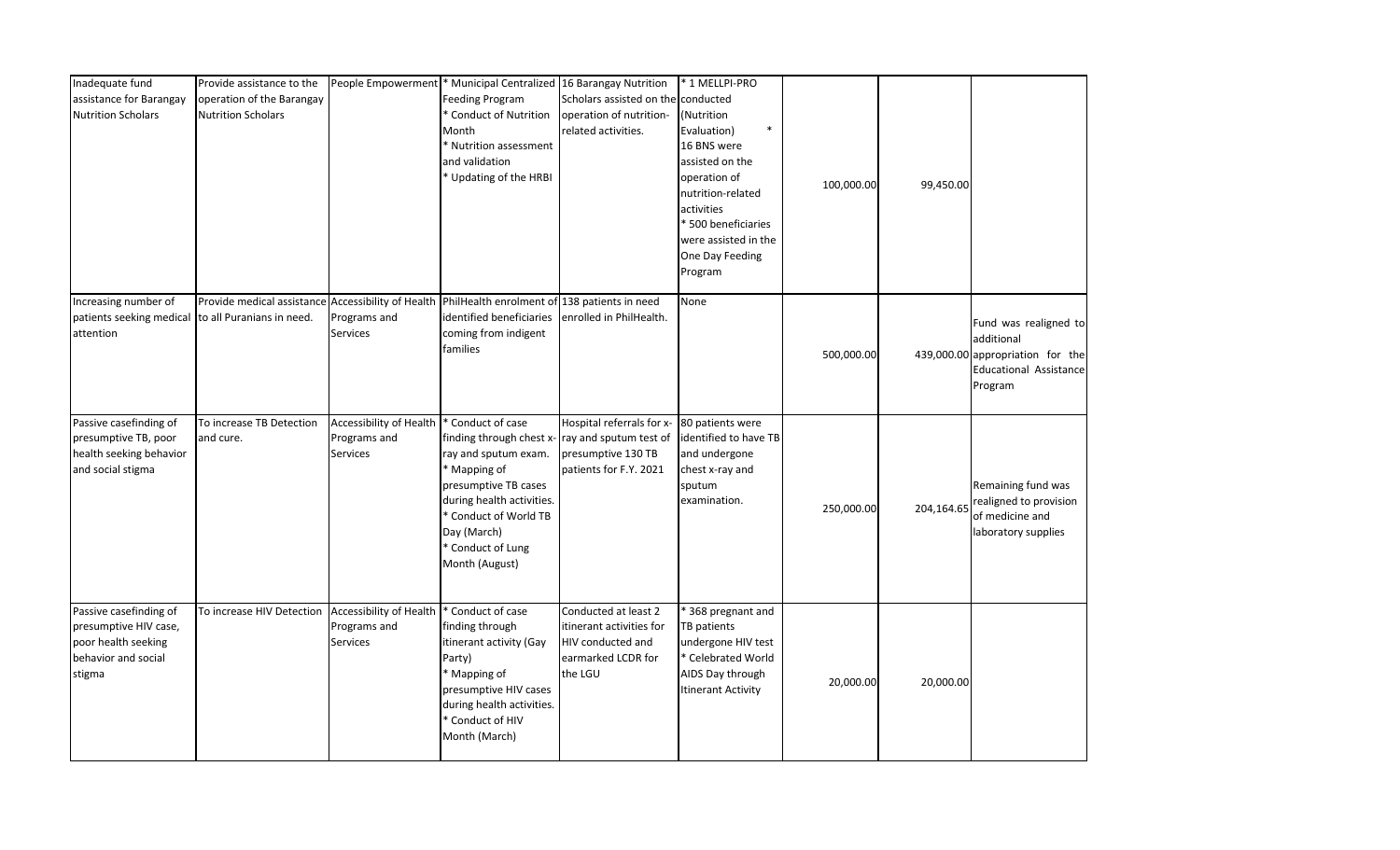| Passive casefinding of<br>mental health cases and<br>social stigma                                                                      | To increase Mental Health Accessibility of Health<br>awareness                                                                     | Programs and<br><b>Services</b>                                                                    | Conduct of orientation<br>program and seminar<br>on mental health.                                       | Targeted 150 attendees 1 Mental Health<br>participated in during<br>the conduct of Mental<br><b>Health Awareness</b><br>Seminar (Month of<br>October) | Awareness Webinar<br>conducted (60 SPES<br>beneficiaries)                          | 20,000.00  | 16,520.00  |                                                                                                                     |
|-----------------------------------------------------------------------------------------------------------------------------------------|------------------------------------------------------------------------------------------------------------------------------------|----------------------------------------------------------------------------------------------------|----------------------------------------------------------------------------------------------------------|-------------------------------------------------------------------------------------------------------------------------------------------------------|------------------------------------------------------------------------------------|------------|------------|---------------------------------------------------------------------------------------------------------------------|
| Low percentage of the<br>population patronizing<br>dental care program of<br>the LGU (30% of the<br>total 1,592 eligible<br>population) | Provide dental care                                                                                                                | Accessibility of Dental<br>Programs and<br><b>Services</b>                                         | Purchase of dental<br>supplies and medicines                                                             | Basic oral health care<br>provided for the target<br>800 Households for F.Y. Services<br>2021.                                                        | 4,111 individuals<br>provided with dental                                          | 50,000.00  | 48,635.00  |                                                                                                                     |
| Low patronage in the<br>anti-rabies vaccination<br>program among dog<br>in 2020)                                                        | *Eliminate risk due to<br>rabies<br>*Enhance awareness on<br>owners (400/1200 target responsible pet ownership Eradication Program | Implementation of<br><b>Municipal Rabies</b><br>Prevention and                                     | *Continuous IEC on<br>Responsible Pet<br>Ownership<br>*Conduct massive<br>vaccination and<br>eradication | 750 dogs vaccinated<br>with anti-rabies in the<br>Municipality for F.Y.<br>2021.                                                                      | 1,464 dogs and cats<br>were vaccinated<br>with anti-rabies                         | 50,000.00  | 49,660.00  |                                                                                                                     |
| Increasing cases of<br>animal bites in the<br>Municipality                                                                              | *Eliminate risk due to<br>rabies<br>*Enhance awareness on<br>responsible pet ownership Eradication Program                         | Implementation of<br><b>Municipal Rabies</b><br>Prevention and                                     | Provision of anti-rabies<br>vaccine for animal bite<br>patients                                          | 177 enlisted animal bite 127 patients<br>patients vaccinated<br>with anti-rabies.                                                                     | referred to animal<br>bite center on time                                          | 100,000.00 |            | Patients were referred<br>to TPH for anti-rabies<br>0.00 vaccination (patients<br>covered by<br>were<br>PhilHealth) |
| No LGU blood screening<br>program in the<br>Municipality                                                                                | Difficulty in availing blood<br>service at the Blood Bank                                                                          | Availability of possible Bloodletting activity<br>emergency                                        | blood donor in case of conducted before the<br>end of second semester                                    | Targeted 90 blood<br>donors screened in the<br>Month of December.                                                                                     | 1 bloodletting<br>activity conducted in<br>the Month of<br>November (32<br>donors) | 50,000.00  | 20,465.00  |                                                                                                                     |
| Inadequacy of blood<br>supply in case of<br>emergency                                                                                   | Difficulty in availing blood<br>service at the Blood Bank                                                                          | Availability of possible Fund transferred<br>blood donor in case of before the end of<br>emergency | January                                                                                                  | Availability of blood at<br>the Provincial Red<br>Cross                                                                                               | Fund transferred at<br>the Provincial Red<br>Cross                                 | 100,000.00 | 100,000.00 |                                                                                                                     |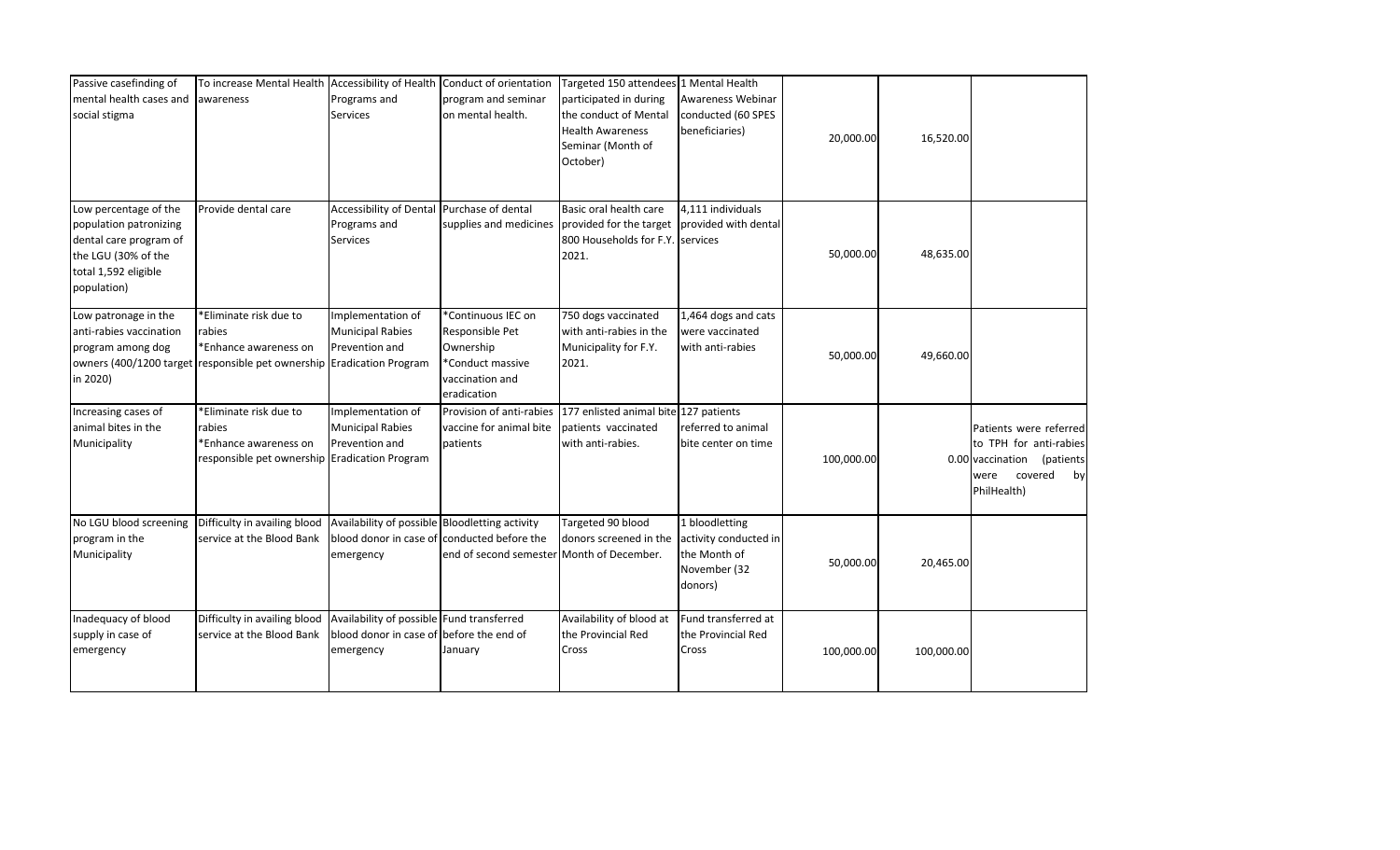| Degradation of cultural<br>values among the<br>"millennials". They are<br>more into computer<br>gadgets and social<br>networking rather than<br>involvement into cultural<br>activities. | To inculcate the<br>importance of cultural<br>activation among the<br>'Puranians".     | SOCIOCULTURAL<br><b>DEVELOPMENT</b><br><b>PROGRAM</b>                   | Conduct of Socio-<br>Cultural Activities such<br>as: Panagyaman<br>Festival, Harvest<br>Festival and other<br>activities on Socio-<br>Cultural | Well-informed<br>citizenry, sustained<br>heritage and the<br>knowledge on the<br>history and culture of<br>Pura.                                          | Participated the<br>KanLahi Festival<br>(Month of March)                                                                                                                                                             | 100,000.00 | 100,000.00 |                                                                                 |
|------------------------------------------------------------------------------------------------------------------------------------------------------------------------------------------|----------------------------------------------------------------------------------------|-------------------------------------------------------------------------|------------------------------------------------------------------------------------------------------------------------------------------------|-----------------------------------------------------------------------------------------------------------------------------------------------------------|----------------------------------------------------------------------------------------------------------------------------------------------------------------------------------------------------------------------|------------|------------|---------------------------------------------------------------------------------|
|                                                                                                                                                                                          | MCW IRR Section 28- Right to Participation and Representation                          |                                                                         |                                                                                                                                                |                                                                                                                                                           |                                                                                                                                                                                                                      |            |            |                                                                                 |
| Inactive participation of Social interaction for<br>women in LGU initiated<br>activities for the women<br>sector (10% of the 6,607<br>population of women)                               | women empowerment                                                                      |                                                                         | People Empowerment Lecture about women's<br>rights/VAWC and<br>participation to LGU<br>initiated women's<br>activities.                        | 250 women<br>participated in during<br>the conduct of<br>Women's Month<br><b>Celebration Activities</b><br>(Month of March)                               | * 359 women<br>participated in<br>during the conduct<br>of Women's Month<br>Celebration<br>Activities (Month of<br>March)<br>Conducted relevant<br>activities during<br>National Women's<br><b>Month Celebration</b> | 100,000.00 | 89,302.97  |                                                                                 |
| 10% among the 1,600<br>female populations<br>cause of death was due<br>to Hypertension and<br><b>Diabetes</b>                                                                            | To lessen morbidity and<br>mortality cases due to<br>lifestyle diseases                | Accessibility of Health Provision of<br>Programs and<br><b>Services</b> | <b>Community Fitness</b><br><b>Activities</b>                                                                                                  | Targeted 250 female<br>participated in during<br>the conduct of<br><b>Community Fitness</b><br>Activity every Friday<br>from January to<br>December 2021. | None                                                                                                                                                                                                                 | 25,000.00  | 0.00       | Fund was realigned to<br>provision of medicine<br>and<br>laboratory<br>supplies |
|                                                                                                                                                                                          | MCW IRR Section 26. Right to Livelihood, Capital, Credit and Technology                |                                                                         |                                                                                                                                                |                                                                                                                                                           |                                                                                                                                                                                                                      |            |            |                                                                                 |
| Lack of livelihood<br>opportunity to Solo<br>Parents in the<br>Municipality.                                                                                                             | Provide opportunities for<br>solo parents to increase<br>income generation<br>capacity | People Empowerment Provision of livelihood                              | programs for solo<br>parents to help them<br>increase their income<br>to support their<br>children                                             | 90% of registered solo<br>parents provided with<br>livelihood support<br>mechanism for F.Y.<br>2021.                                                      | 1 livelihood program<br>was provided for<br>Solo Parents<br>Association                                                                                                                                              | 50,000.00  | 48,450.00  |                                                                                 |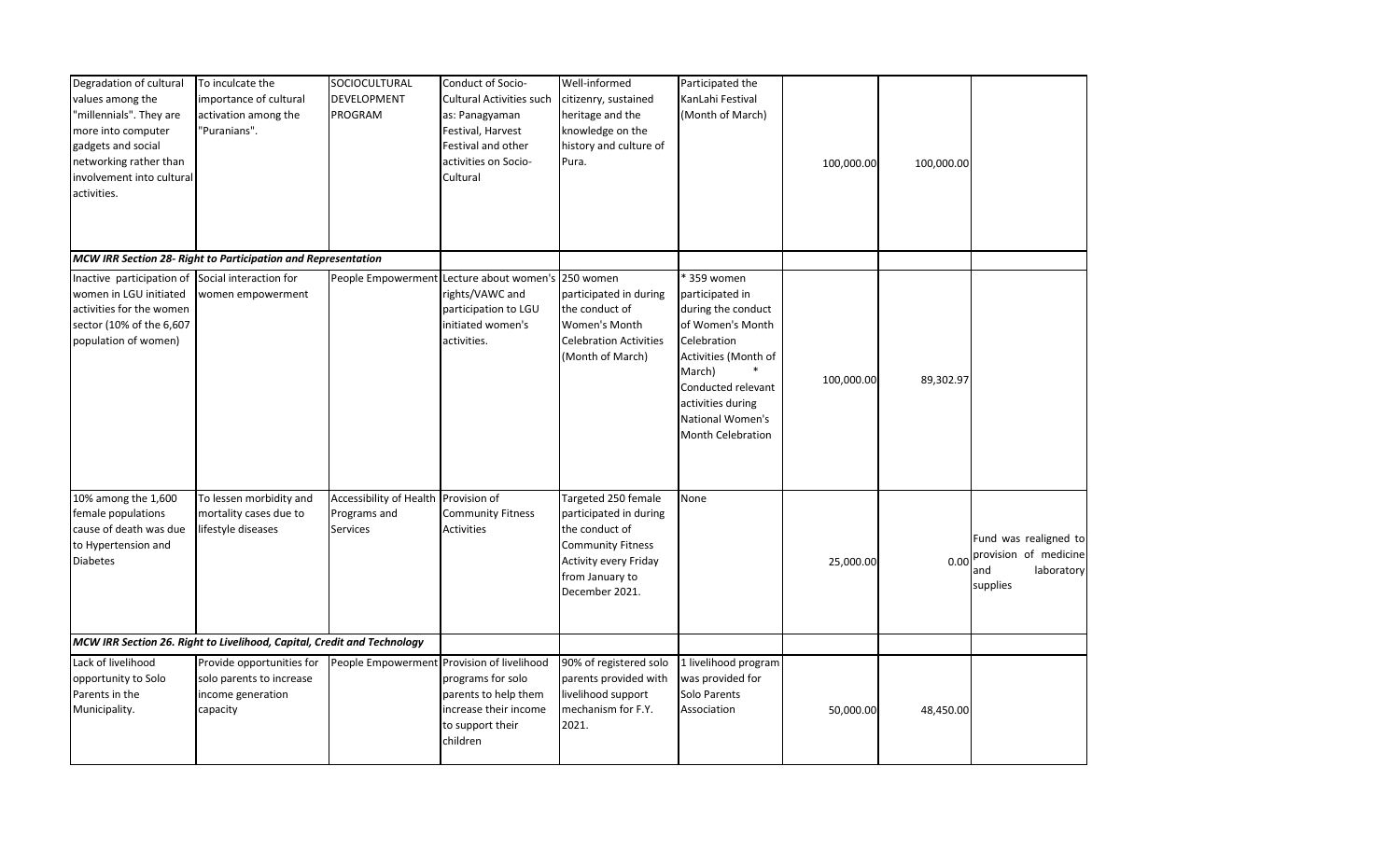| Lack of livelihood<br>opportunity to<br>repatriated OFWs in the<br>Municipality.                                                       | Provide opportunities for<br>repatriated OFWs to<br>increase income<br>generation capacity |                                                                                                                                                                                                 | People Empowerment Provision of livelihood<br>programs for<br>repatriated OFWs to<br>help them increase<br>their income to support<br>their children                               | 90% of registered<br>repatriated OFWs<br>provided with<br>livelihood support<br>mechanism for F.Y.<br>2021. | 1 livelihood program<br>was provided for<br>repatriated OFWs                                            | 50,000.00  | 27,660.00  |                                           |
|----------------------------------------------------------------------------------------------------------------------------------------|--------------------------------------------------------------------------------------------|-------------------------------------------------------------------------------------------------------------------------------------------------------------------------------------------------|------------------------------------------------------------------------------------------------------------------------------------------------------------------------------------|-------------------------------------------------------------------------------------------------------------|---------------------------------------------------------------------------------------------------------|------------|------------|-------------------------------------------|
| <b>SMEs have limited</b><br>market of their product<br>due to lack of<br>promotional activities.                                       | Expand market of local<br>products outside Pura                                            | Agri-business &<br>Product Research &<br>Development<br>(agroprocessing, entre<br>preneurial skills<br>training, product<br>packaging and<br>labelling<br>enhancement, market<br>and promotion) | Continuous Marketing,<br>Research and<br>Development and<br>Promotional activities<br>of LGU products                                                                              | Establishment of LGU<br>Pasalubong Center in<br>the 2nd Quarter of<br>2021.                                 | 1 Established<br>Pasalubong Center                                                                      | 100,000.00 | 97,000.00  |                                           |
| MCW IRR Section 25. Right to Decent Work                                                                                               |                                                                                            |                                                                                                                                                                                                 |                                                                                                                                                                                    |                                                                                                             |                                                                                                         |            |            |                                           |
| High percentage of<br>underemployment<br>among gainful workers<br>aged 15 y/o and above (<br>27% of the gainful<br>workers population) | To increase employment<br>opportunities among male<br>and female job seekers.              |                                                                                                                                                                                                 | People Empowerment Employment facilitation Decreased the number<br>and IEC campaign on all of underemployed in<br>employment potentials<br>from DOLE, TESDA and<br>other agencies. | the labor force for F.Y.<br>2021.                                                                           | 244 job seekers<br>were facilitated by<br>$*23$<br>PESO<br>students were<br>enrolled to SPES<br>Program | 100,000.00 | 100,000.00 |                                           |
| High percentage of<br>underemployment<br>among gainful workers<br>aged 15 y/o and above (<br>27% of the gainful<br>workers population) | To increase employment<br>opportunities among male<br>and female job seekers.              |                                                                                                                                                                                                 | People Empowerment Provision of assistance<br>to SPES in partnership<br>with DOLE                                                                                                  | Decreased the number<br>of underemployed in<br>the labor force for F.Y.<br>2021.                            | 50 students were<br>enrolled to SPES<br>Program                                                         | 200,000.00 | 199,925.00 |                                           |
| Prevalence of abuse and<br>discrimination of<br>vulnerable women and<br>children in the<br>Municipality.                               | Provide assistance to VAW Awareness on the<br>C victims                                    | VAW-C                                                                                                                                                                                           | Continuous updating of<br>the VAWC databank                                                                                                                                        | 100% of the population Updated VAWC<br>aware of the VAWC law Databank                                       |                                                                                                         |            |            | Implemented without<br>utilizing GAD Fund |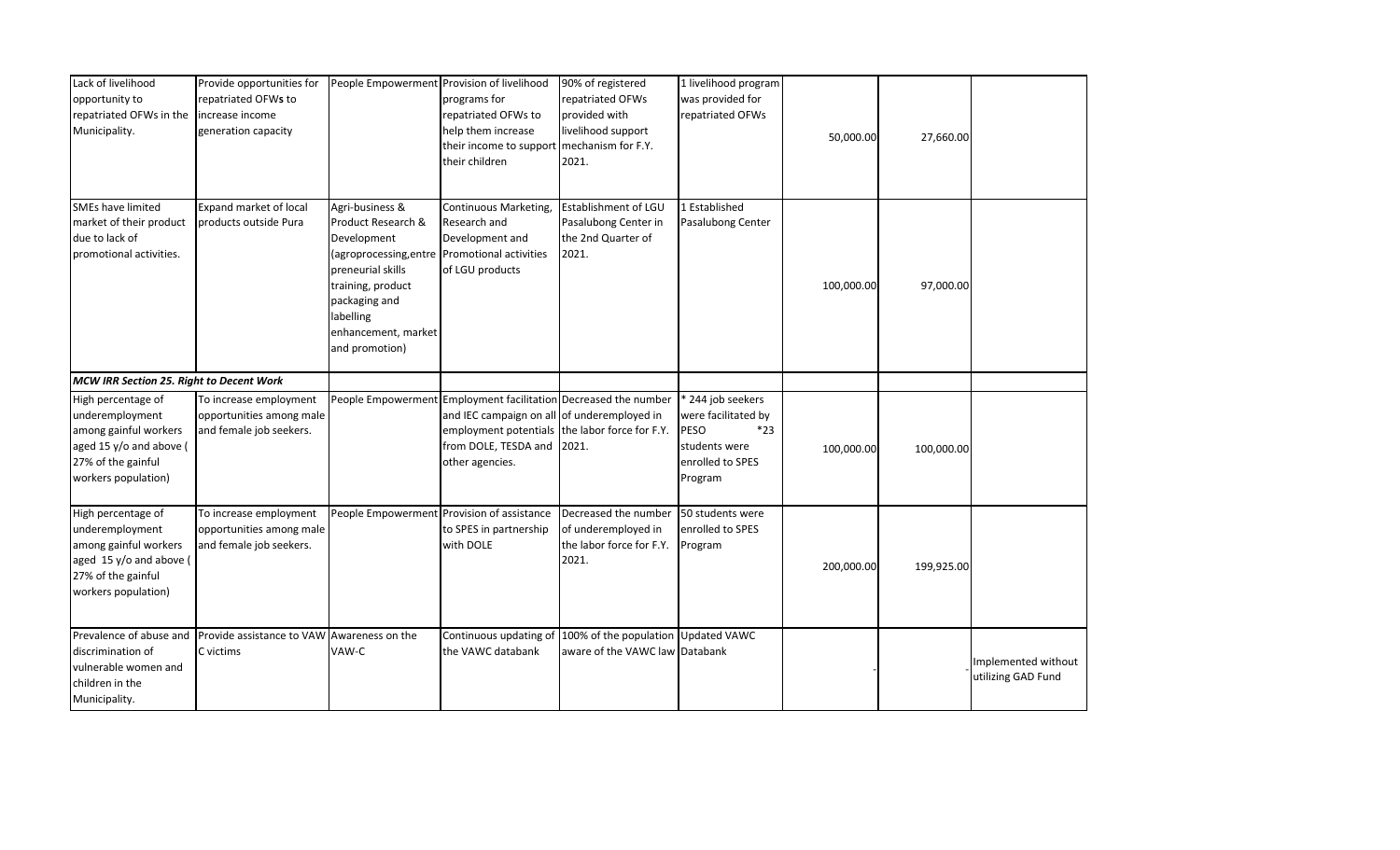| Prevalence of abuse and<br>discrimination of<br>vulnerable women and<br>children in the<br>Municipality. | Provide assistance to VAW Awareness on the<br>C victims                                                                 | VAW-C                                                     | Reproduction and<br>Distribution of<br>information materials<br>on VAWC                  | Information materials<br>reproduced as early as<br>first quarter of the<br>Fiscal Year.                       | <b>IEC</b> materials<br>reproduced and<br>distributed (year-<br>round GAD activity) |              |                       | Implemented without<br>utilizing GAD Fund               |
|----------------------------------------------------------------------------------------------------------|-------------------------------------------------------------------------------------------------------------------------|-----------------------------------------------------------|------------------------------------------------------------------------------------------|---------------------------------------------------------------------------------------------------------------|-------------------------------------------------------------------------------------|--------------|-----------------------|---------------------------------------------------------|
| Prevalence of abuse and<br>discrimination of<br>vulnerable women and<br>children in the<br>Municipality. | Provide assistance to VAW Awareness on the<br>C victims                                                                 | VAW-C                                                     | Provision of financial/<br>medical assistance for<br>VAW C victims                       | Funds made available<br>for financial/medical<br>assistance                                                   | None                                                                                | 10,000.00    | 0.00                  |                                                         |
| Prevalence of abuse and<br>discrimination of<br>vulnerable women and<br>children in the<br>Municipality. | Provide assistance to VAW Awareness on the<br>C victims                                                                 | VAW-C                                                     | Provision of counseling<br>and psychosocial<br>services for VAW C<br>victims             | 100% provision of<br>counseling and<br>psychosocial services<br>for VAW C victims                             | None                                                                                |              |                       |                                                         |
| Prevalence of abuse and<br>discrimination of<br>vulnerable women and<br>children in the<br>Municipality. | Provide assistance to VAW Awareness on the<br>C victims                                                                 | VAW-C                                                     | Provision of recovery<br>and rehabilitation<br>program for VAW C<br>victims              | 100% provision of<br>recovery and<br>rehabilitation program<br>for VAW C victims                              | None                                                                                | 10,000.00    | 0.00                  |                                                         |
| Sustained drug clearing<br>program(16/16<br>barangays drug cleared)                                      | Enhance the conduct of<br>advocacy and education<br>campaign, information<br>gathering, corruption and<br>illegal drugs | <b>MASA MASID</b><br>Program                              | Drug detection,<br>rehabilitation and<br>reformation among the<br>youth                  | Year-round drug-<br>clearing activities.                                                                      | Sustained drug-<br>cleared status                                                   | 200,000.00   | 120,970.00 activities | Conducted<br>various<br>regarding<br>Anti-Illegal Drugs |
|                                                                                                          | MCW IRR Section 16. Equal Access and Elimination of Discrimination in Education, Scholarships, and Training             |                                                           |                                                                                          |                                                                                                               |                                                                                     |              |                       |                                                         |
| the 15 -29 y/o<br>population is currently<br>attending school                                            | Only 40% (1604/4008) of Prevent the proliferation<br>of OSYs                                                            | <b>EDUCATIONAL</b><br><b>ASSISTANCE</b><br><b>PROGRAM</b> | Provide funds for<br>educational assistance<br>targetting poor but<br>deserving students | Reduced number of<br>OSYs by providing cash<br>assistance to 266<br>students in the<br>program for F.Y. 2021. | 406 college students<br>were enrolled in the<br>Educational<br>Assistance Program   | 1,600,000.00 | 1,600,000.00          |                                                         |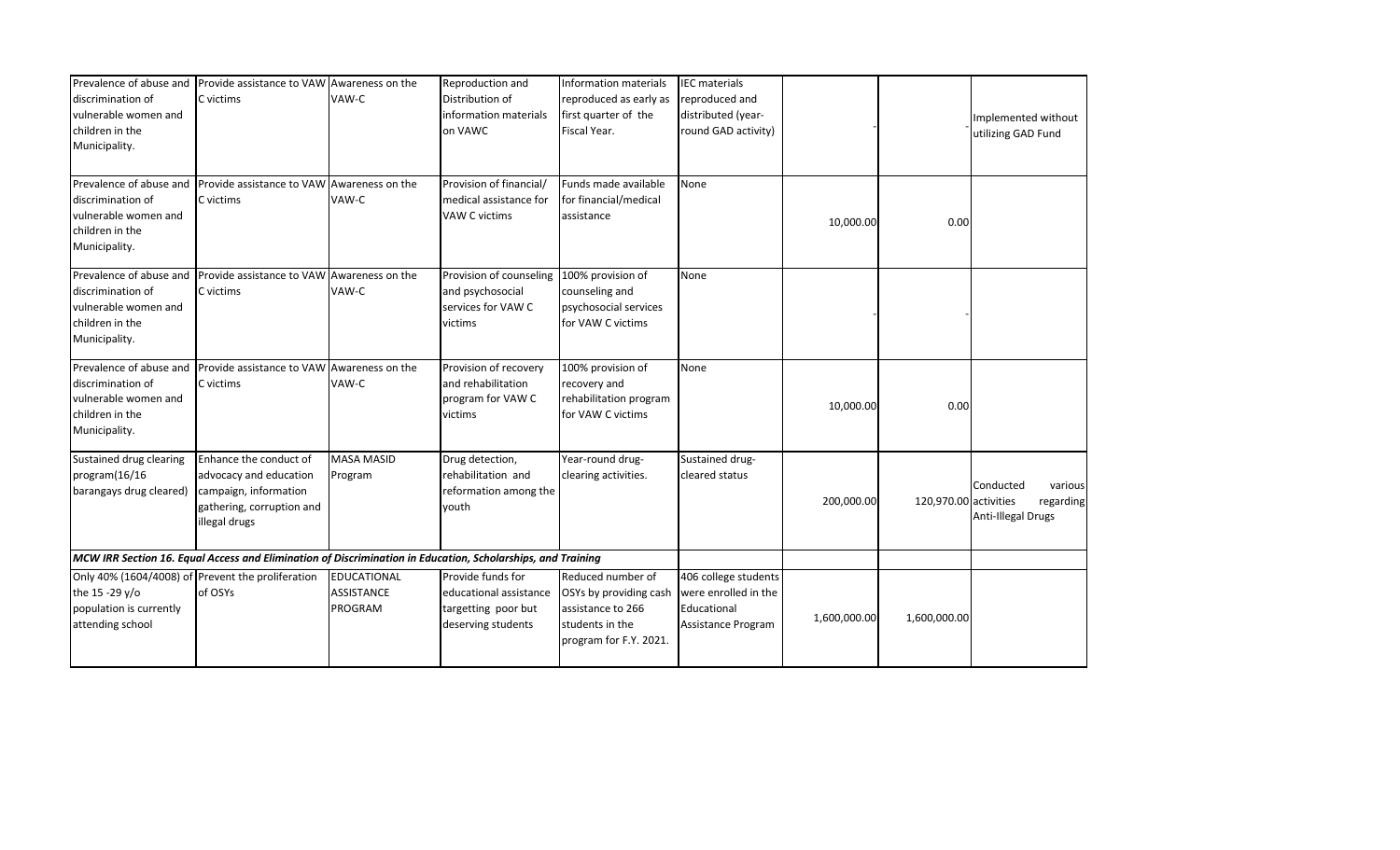| <b>Summer Break Activities</b><br>for Youth                                                                 | Lack of awareness about To maximize the summer<br>break of the youth in<br>meaningful activities.                 | People Empowerment Conduct of summer       | sports clinic and<br>reading camp for the<br>vouth                                                                          | 80% of youth involve in None<br>the Summer Break<br>Activities (April and<br>May).                                                                                                                         |                                                                                                                                                                 | 100,000.00 | 59,264.75 | Fund was realigned to<br>provision of medicine<br>laboratory<br>and<br>supplies |
|-------------------------------------------------------------------------------------------------------------|-------------------------------------------------------------------------------------------------------------------|--------------------------------------------|-----------------------------------------------------------------------------------------------------------------------------|------------------------------------------------------------------------------------------------------------------------------------------------------------------------------------------------------------|-----------------------------------------------------------------------------------------------------------------------------------------------------------------|------------|-----------|---------------------------------------------------------------------------------|
| MCW IRR Section 20. Women's Right to Health                                                                 |                                                                                                                   |                                            |                                                                                                                             |                                                                                                                                                                                                            |                                                                                                                                                                 |            |           |                                                                                 |
| Vulnerability of Pregnant Provide adequate pre-<br>Women (658 target<br>population)                         | natal and post-natal care                                                                                         | <b>Maternal Programs</b>                   | Master listing of all<br>pregnant women                                                                                     | Increase awareness on 401 pregnant were<br>early and regular check-given maternal and<br>up of the 658 pregnant child health care<br>women by conducting<br>Buntis Party every 2nd<br>Quarter of the Year. | services                                                                                                                                                        | 60,000.00  | 51,110.00 |                                                                                 |
| <b>Vulnerability of Pregnant</b><br>Women (658 target<br>population)                                        | To ensure that all<br>deliveries are facility-<br>based and attended by<br>trained health personnel               | Maternal and Child<br><b>Care Programs</b> | Reproduction and<br>distribution of IEC<br>Materials on safe<br>pregnancy (Mother and<br>Child Booklet, Birth<br>Plan)      | -IEC Materials<br>reproduced and<br>distributed<br>-Pregnant and lactating pregnant women<br>mothers given iron<br>supplement                                                                              | <b>IEC</b> materials<br>reproduced and<br>distributed to 401                                                                                                    |            |           | Implemented without<br>utilizing GAD Fund                                       |
| b. Organization-Focused                                                                                     |                                                                                                                   |                                            |                                                                                                                             |                                                                                                                                                                                                            |                                                                                                                                                                 |            |           |                                                                                 |
|                                                                                                             | MCW IRR Section 28. Right to Participation and Representation                                                     |                                            |                                                                                                                             |                                                                                                                                                                                                            |                                                                                                                                                                 |            |           |                                                                                 |
| VAWC cases in the<br>still directly endorsed to<br>the Municipal VAW Desk address VAW-C cases in<br>Officer | Continuous<br>barangay (if there is any) empowerment of VAW C<br>Desk officers to effectively<br>the Municipality | Gender Responsive<br>Local Governance      | <b>Capability Building</b><br>Training / Workshop of<br>Brgy. VAW C Desk<br>officers specifically on<br>handling VAWC cases | 1) Systematic<br>Reporting of VAW C<br>cases<br>2) 2 Seminars on VAW<br>C conducted                                                                                                                        | * 2 capability<br>building training was<br>conducted for 16<br><b>Barangay VACW</b><br><b>Desk Officers</b><br>* Observed the 18-<br>day Campaign to<br>End VAW | 50,000.00  | 47,810.00 |                                                                                 |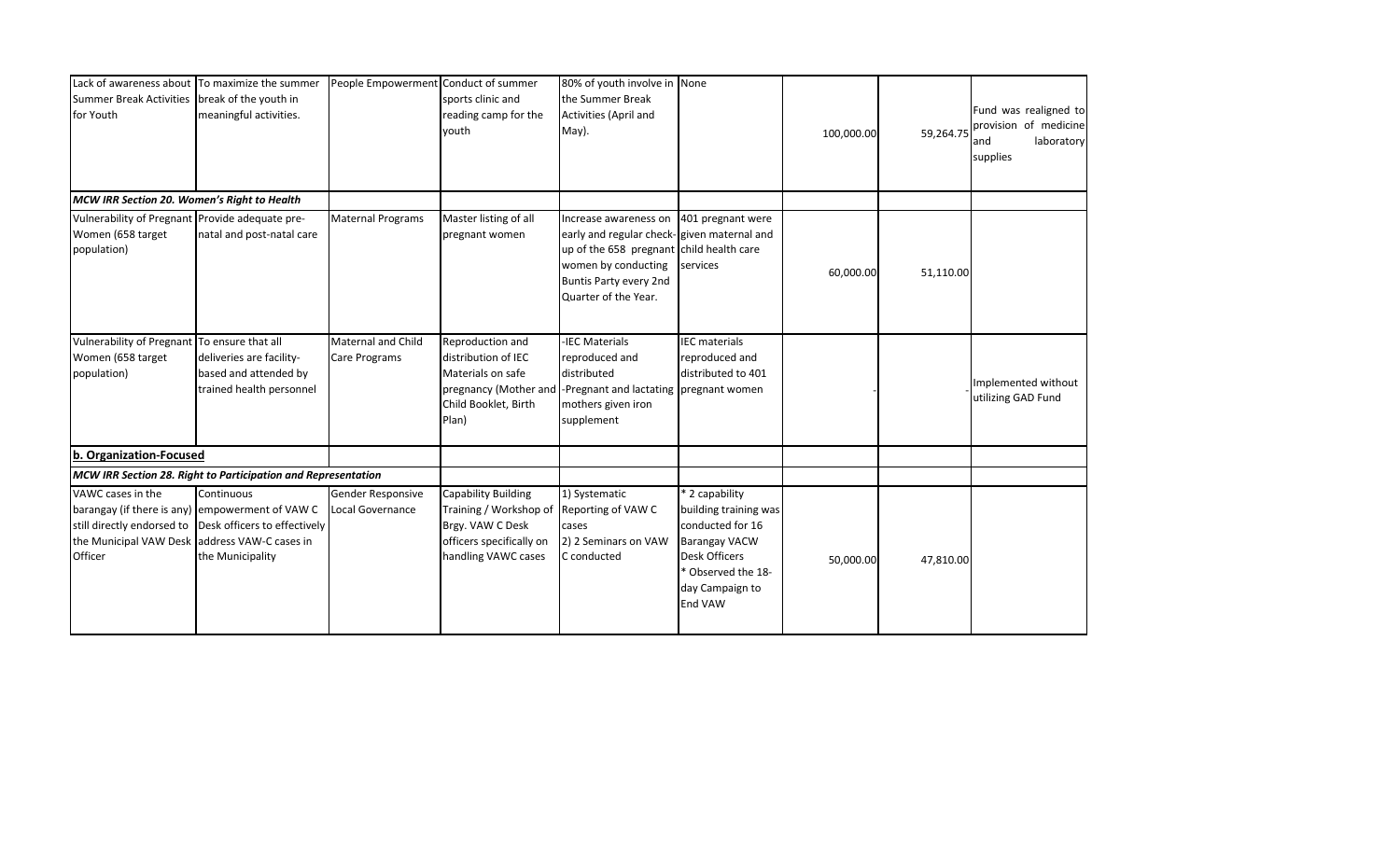| application of GAD related<br>Local Governance<br>involvement of LGU key responsive and gender<br><b>on</b><br>Gender mainstreaming concepts in crafting LGU<br>personnel in GAD<br>sensitive<br>PPAs/MFOs<br>related workshops and<br>Gender responsive<br>* Conduct trainings and<br>writeshops<br>planning<br>conference for the<br>> Gender analysis and<br>preparation of GAD<br>Plan and Budget for<br>Gender sensitivity in the<br>*1 Gender-<br>LGU's Major Final<br>2022 and<br><b>Responsive Planning</b><br>GAD-AR for 2020<br>Outputs<br>and Budgeting for<br>* 100% of the target |
|------------------------------------------------------------------------------------------------------------------------------------------------------------------------------------------------------------------------------------------------------------------------------------------------------------------------------------------------------------------------------------------------------------------------------------------------------------------------------------------------------------------------------------------------------------------------------------------------|
|                                                                                                                                                                                                                                                                                                                                                                                                                                                                                                                                                                                                |
|                                                                                                                                                                                                                                                                                                                                                                                                                                                                                                                                                                                                |
|                                                                                                                                                                                                                                                                                                                                                                                                                                                                                                                                                                                                |
|                                                                                                                                                                                                                                                                                                                                                                                                                                                                                                                                                                                                |
|                                                                                                                                                                                                                                                                                                                                                                                                                                                                                                                                                                                                |
|                                                                                                                                                                                                                                                                                                                                                                                                                                                                                                                                                                                                |
|                                                                                                                                                                                                                                                                                                                                                                                                                                                                                                                                                                                                |
|                                                                                                                                                                                                                                                                                                                                                                                                                                                                                                                                                                                                |
|                                                                                                                                                                                                                                                                                                                                                                                                                                                                                                                                                                                                |
| 15,513.00<br>F.Y. 2022 conducted<br>30,000.00<br>employees who                                                                                                                                                                                                                                                                                                                                                                                                                                                                                                                                 |
| *4 GFPS Meeting<br>attended the GAD                                                                                                                                                                                                                                                                                                                                                                                                                                                                                                                                                            |
| conducted<br>seminar-<br>* GAD AR 2020                                                                                                                                                                                                                                                                                                                                                                                                                                                                                                                                                         |
| workshop/writeshop                                                                                                                                                                                                                                                                                                                                                                                                                                                                                                                                                                             |
| are equipped with                                                                                                                                                                                                                                                                                                                                                                                                                                                                                                                                                                              |
| knowledge on Gender<br>Sensitive PPAs/MFOs.                                                                                                                                                                                                                                                                                                                                                                                                                                                                                                                                                    |
|                                                                                                                                                                                                                                                                                                                                                                                                                                                                                                                                                                                                |
|                                                                                                                                                                                                                                                                                                                                                                                                                                                                                                                                                                                                |
|                                                                                                                                                                                                                                                                                                                                                                                                                                                                                                                                                                                                |
|                                                                                                                                                                                                                                                                                                                                                                                                                                                                                                                                                                                                |
| Efficiency of the GAD<br>Inadequacy of supplies to<br><b>GAD Sensitive</b><br>Availability of supplies<br>Purchased of<br>Procurement of                                                                                                                                                                                                                                                                                                                                                                                                                                                       |
| for efficient<br>support the operation of<br>Office in accomplishing<br>Planning<br>supplies at the GAD<br>necessary supplies                                                                                                                                                                                                                                                                                                                                                                                                                                                                  |
| <b>GAD Programs, Projects</b><br>implementation of GAD for efficient<br>the GAD personnel<br>office<br>14,789.95<br>14,789.95                                                                                                                                                                                                                                                                                                                                                                                                                                                                  |
| PPAs.<br>and Activities (PPAs).<br>implementation of                                                                                                                                                                                                                                                                                                                                                                                                                                                                                                                                           |
| <b>GAD PPAs</b>                                                                                                                                                                                                                                                                                                                                                                                                                                                                                                                                                                                |
| 5,839,789.95<br>5,355,220.32<br>Sub-total                                                                                                                                                                                                                                                                                                                                                                                                                                                                                                                                                      |
|                                                                                                                                                                                                                                                                                                                                                                                                                                                                                                                                                                                                |
| <b>ATTRIBUTED PROGRAMS</b>                                                                                                                                                                                                                                                                                                                                                                                                                                                                                                                                                                     |
| <b>Total Annual</b><br><b>GAD Atributed</b><br><b>HGDG</b>                                                                                                                                                                                                                                                                                                                                                                                                                                                                                                                                     |
| Program/Project<br>Program/Project<br>PIMME/FIMME<br><b>Title of LGU Program or Project</b><br><b>Variance or Remarks</b>                                                                                                                                                                                                                                                                                                                                                                                                                                                                      |
| Cost or<br>Cost or<br><b>SCORE</b><br>Expenditure<br>Expenditure                                                                                                                                                                                                                                                                                                                                                                                                                                                                                                                               |
| (12)<br>(13)<br>(14)<br>(11)                                                                                                                                                                                                                                                                                                                                                                                                                                                                                                                                                                   |
| (10)                                                                                                                                                                                                                                                                                                                                                                                                                                                                                                                                                                                           |
| Installation of Solar<br>15.17<br>1,500,000.00<br>2,000,000.00                                                                                                                                                                                                                                                                                                                                                                                                                                                                                                                                 |
| Streetlights                                                                                                                                                                                                                                                                                                                                                                                                                                                                                                                                                                                   |
| Prevention and                                                                                                                                                                                                                                                                                                                                                                                                                                                                                                                                                                                 |
| Mitigation of COVID19                                                                                                                                                                                                                                                                                                                                                                                                                                                                                                                                                                          |
| and provision of basic<br>15.83<br>1,000,000.00<br>750,000.00                                                                                                                                                                                                                                                                                                                                                                                                                                                                                                                                  |
| services to the affected                                                                                                                                                                                                                                                                                                                                                                                                                                                                                                                                                                       |
| population                                                                                                                                                                                                                                                                                                                                                                                                                                                                                                                                                                                     |